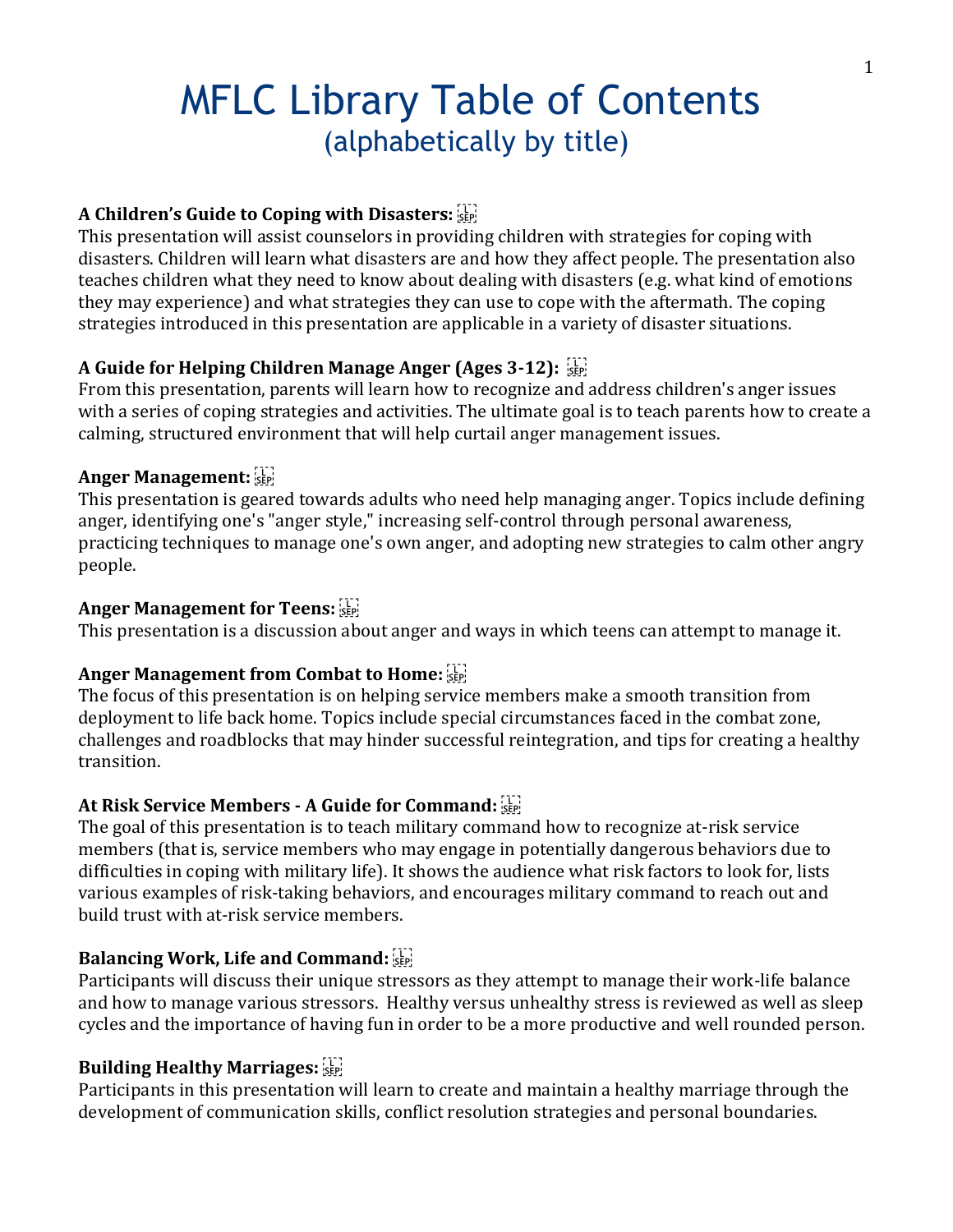## **Building Resiliency in Children - A Parent's Guide:**

This presentation aims to teach parents how to instill in their children the ability to cope with challenging circumstances, such as the deployment of a parent. Participants will learn how to recognize the characteristics of resilient children; how to form and strengthen bonds with their children; how to build their children's character; and how to teach their children optimism, coping skills, etc.

## **Building Stress Resiliency - Making Stress Work For You:**

This presentation is a discussion about different kinds of stress and how to increase one's stress resiliency.

## **Challenges Faced By Dual Military Couples:**

When both halves of a couple are in the military, the relationship will have to weather many difficult situations. This presentation highlights the positive aspects of being a dual military couple, the challenges that the couple may face, and the various ways in which they can cope with those challenges.

## **Challenges of Changing Schools:**

This presentation focuses on helping students make the transition to a new school. Topics covered include the positive aspects of changing schools, tips on making the transition easier on all parties, strategies for forming new friendships, and ways to prevent declines in academic performance.

## **Children & Separation Issues of Deployment:**

The focus of this presentation is on helping service members understand the difficulties children can experience when it comes to separation from a deployed parent. Topics include the emotional cycle of deployment, developmental issues that may result from a parent's deployment, common stress reactions in children and adolescents, coping strategies that parents can use when approaching their children about their deployment, tips for long-distance parenting, and how to know when to seek help for a child from an outside source.

## **Children and Moving:**

The goal of this presentation is to teach parents how to assist their children during the process of moving to a new home. Highlights of the presentation include the different responses children may have to a move, the unique issues that military children face when relocating, the positive aspects of moving, the "emotional rollercoaster" that children may experience during the transition, typical concerns that children might experience when moving, tips for approaching children about a relocation and assisting them in the transition, and how to know when to seek help for a child from an outside source.

## **Combat-Related Stress Reactions: What Service Members and Families Need to Know:**

This presentation aims to prepare service members for the various ways in which stress may present itself during deployment, particularly in relation to combat. Topics include possible ongoing stress reactions, how such reactions can affect family members, coping and communication skills; ways family members can show their support, and signs that a service member should seek help from an outside source.

## **Communication and Assertiveness:**

This presentation focuses on providing participants with communication strategies and guidelines. Topics include the components of communication, verbal and nonverbal communication, the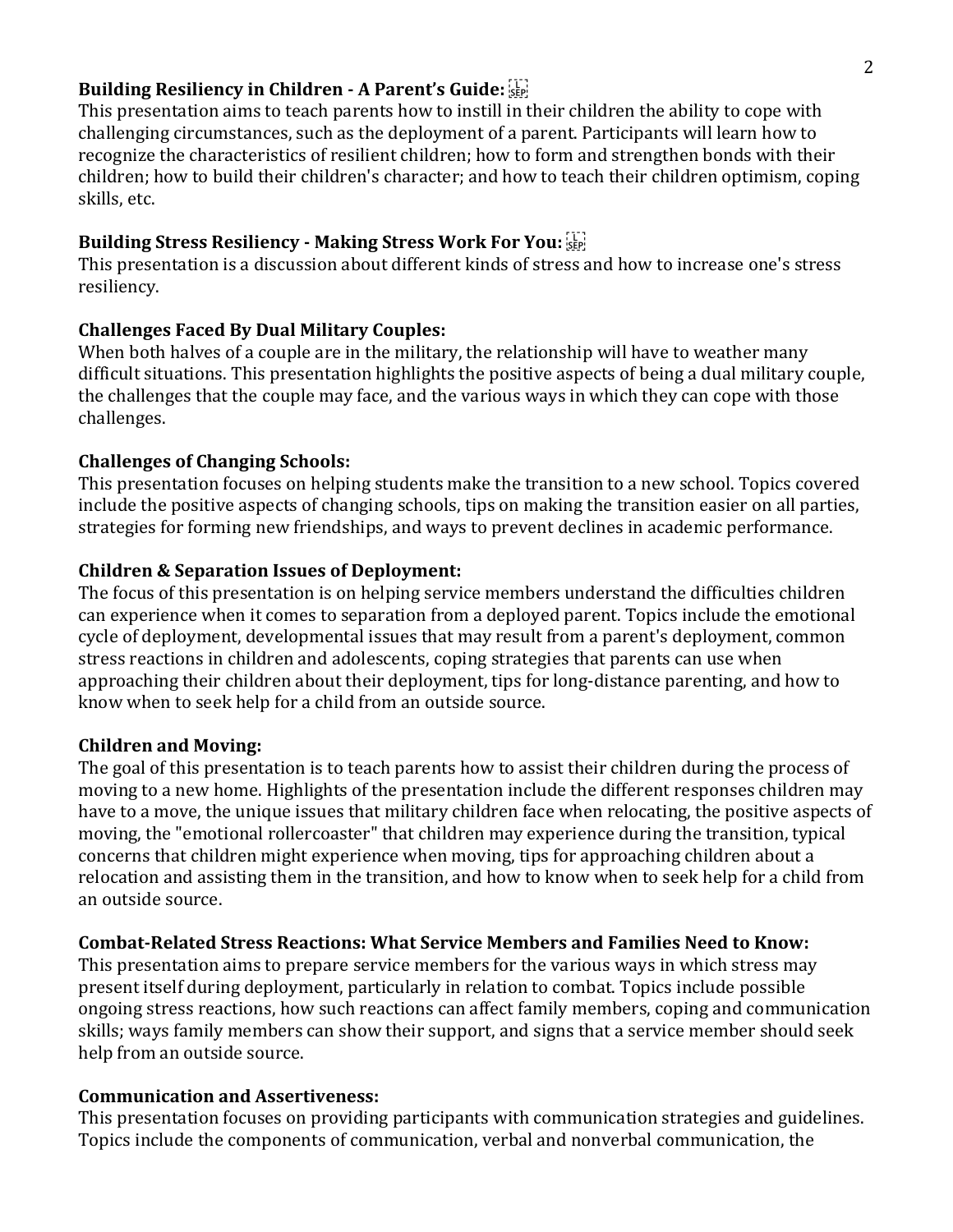characteristics of an active listener, tips for communicating over long distances, typical roadblocks to effective communication, and the importance of being assertive.

## **Communication for Teens:**

Participants in this presentation will provide participants with communication strategies and guidelines. Topics include understanding emotions, nonverbal communication, communication guidelines, listening skills, roadblocks to good communication, and the characteristics of a good communicator.

## **Communication Training:**

This presentation focuses on providing participants with communication strategies and guidelines. Topics include the components of communication, verbal and nonverbal communication, the characteristics of an active listener, tips for communicating over long distances, typical roadblocks to effective communication, and the importance of being assertive.

## **Conflict Resolution:**

This presentation seeks to teach participants how to deal with and resolve conflict, particularly in the workplace.

# **Conflict Resolution with Children ages 4 – 12:**

The purpose of this presentation is to teach parents how to resolve conflicts with children. Topics include tips/ground rules for understanding and addressing conflict, communication guidelines, and problem solving strategies.

## **Conflict Resolution with Children ages 13-16:**

The purpose of this presentation is to teach parents how to resolve conflicts with teenagers. Topics include tips/ground rules for understanding and addressing conflict, communication guidelines, and problem solving strategies.

# **Conflict Resolution for Middle School:**

The purpose of this presentation is to teach adolescents how to resolve conflict. Topics include the characteristics of conflict; the various ways people typically handle conflict, tips/ground rules for understanding and addressing conflict, communication guidelines, and problem solving strategies. The presentation concludes with a series of questions to encourage discussion from participants.

## **Controlling Anger:**

This presentation is geared towards adults who need help managing anger, particularly within the context of relationships. Topics include defining anger and its warning signs, learning to recognize when anger is creating problems, utilizing strategies to help manage anger before it gets out of control, and knowing when to seek help from an outside source.

# **Coping Skills for the Recruiter Lifestyle:**

This presentation teaches service members and their families how to deal with the problems that may be caused by a family member's career in military recruiting. The goal is to provide families with coping strategies that will help them navigate the unique challenges of the recruiter lifestyle.

# **Coping Strategies for the Uncertainties of Life:**

This presentation offers a series of strategies to help adults cope with unexpected developments, disappointments, and other situations in which expectations fall short of reality.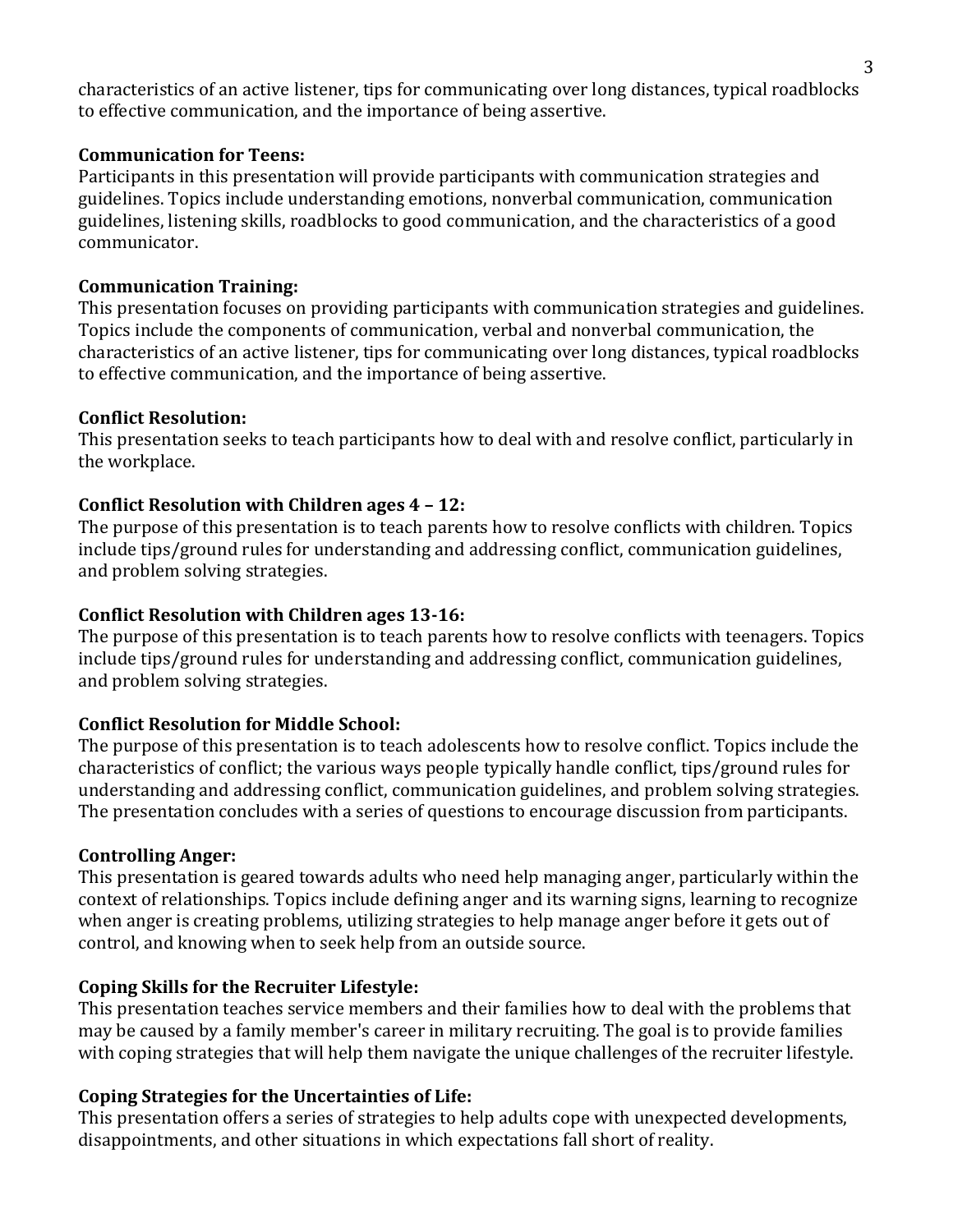#### **Coping with Challenges While on R&R:**

While R&R (rest and recuperation) is meant to be a joyful time, it can also be stressful. The purpose of this presentation is to teach participants how to identify common concerns/possible roadblocks to a positive R&R experience. Subtopics include coping skills, communication guidelines, and tips for successful long-distance communication.

## **Coping with Transitions:**

The purpose of this presentation is to teach participants how to deal effectively with change. Highlights include coping strategies and guidelines for a smoother transition, tips for adapting to change, and a group discussion regarding personal responses during periods of transition.

## **Creating a Healthy Marriage:**

This presentation focuses on topics such as the origins of personal attitudes towards relationships, the characteristics of a healthy relationship, the importance of positive self-esteem, the stages of marriage, tips for writing love letters, and tools for building a healthy relationship.

## **Deployment Survival:**

This presentation's focus is on helping service members prepare for and cope with deployment. Topics include things to consider when preparing for deployment and tips for managing separation. The presentation also discusses the importance of creating a plan that will help family members deal with day-to-day issues (finances, legal questions, personal matters, etc.) without the service member's presence.

## **Developmental Stages 13 – 18:**

The purpose of this presentation is to provide parents with the tools to effectively deal with teenagers. Highlights include characteristic behaviors of teenagers, the stages of adolescent development, parenting tips and strategies, and guidelines for establishing rules and consequences.

# **Effective Discipline for Young Children ages 2-5:**

The purpose of this presentation is to help parents discipline young children effectively. Objectives include learning the stages of child development, understanding how children think and feel, practicing effective methods of discipline, and knowing when to seek help.

# **Effective Discipline for School Age Children ages 6-9:**

The purpose of this presentation is to help parent's discipline school-age children effectively. Topics include recognizing the characteristics of child development, maintaining good communication, practicing effective methods of discipline, establishing rules and consequences, dealing with aggressive behavior, working with other caregivers, taking care of oneself in order to better care for one's children, and knowing when to seek help.

# **Effective Discipline for Pre-Teens ages 10-12:**

The purpose of this presentation is to help parents discipline older children effectively. Topics include recognizing the characteristics of preteen development, maintaining good communication, practicing effective methods of discipline, establishing rules and consequences, working with other caregivers, taking special circumstances (e.g. the deployment of a parent) into account, and knowing when to seek help. NOTE: This presentation is also listed at MagellanMFLC.org under the title "Effective Discipline Ages 10-12."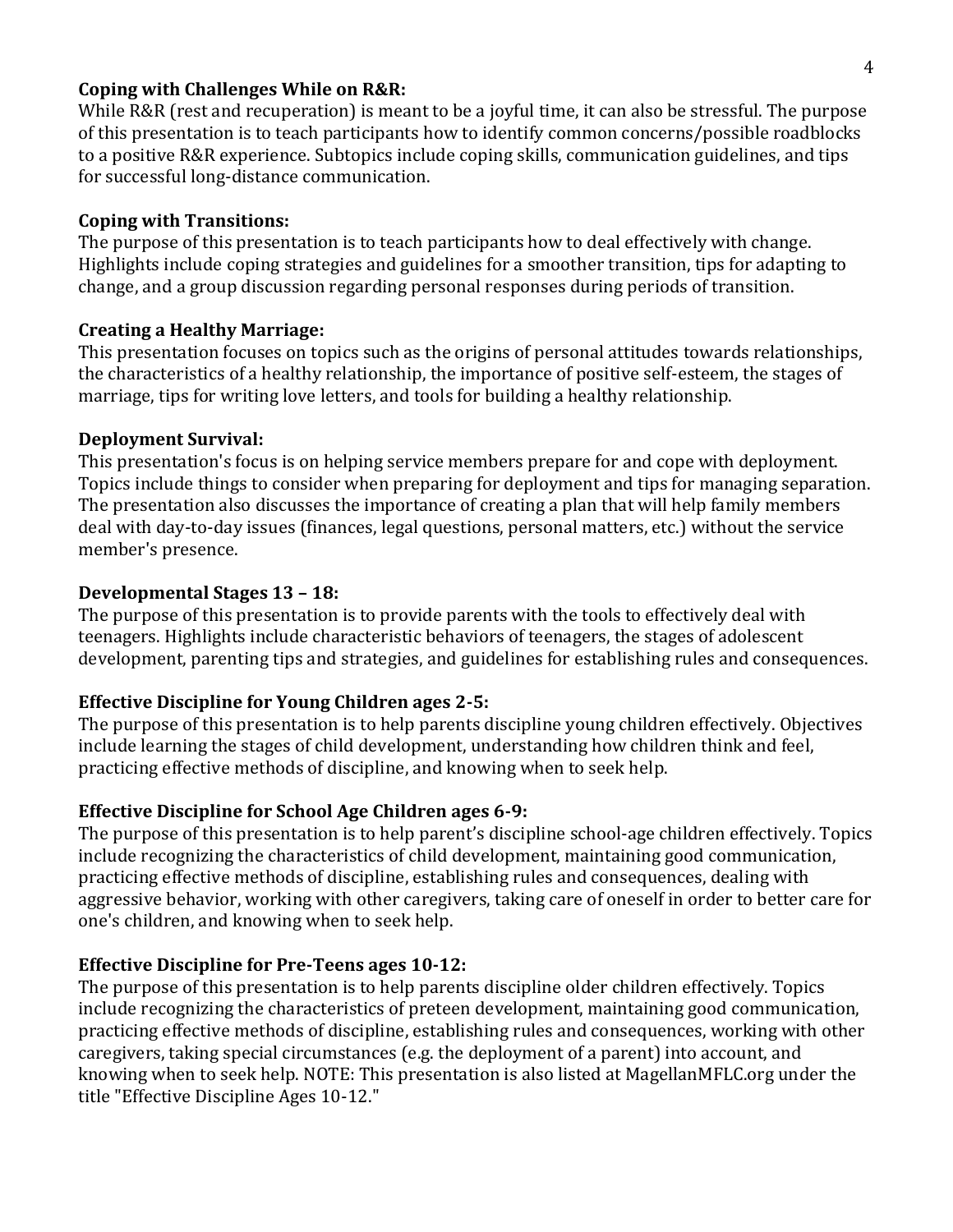#### **Effective Discipline for Teens ages 13-17:**

This presentation addresses the importance of effectively disciplining teenagers. Objectives include recognizing the characteristics of teenage development, maintaining good communication, practicing effective methods of discipline, establishing rules and consequences, working with other caregivers, taking special circumstances (e.g. the deployment of a parent) into account, and knowing when to seek help.

#### **Effects of Extended Daylight and Darkness:**

Deployment requires service members to adapt to new environments, including changes in the length of days and nights. This presentation aims to prepare service members for these changes. Topics include coping strategies, the possible effects of extended periods of sunlight and darkness, and the reasons these effects may occur.

## **Emotional Cycle of Deployment:**

The focus of this presentation is to aid participants in developing and maintaining healthy eating habits. Objectives include defining mindful eating, practicing steps to maintain mindful eating habits, learning how to identify hunger, and incorporating mindful eating into one's daily routine.

#### **Facing the Challenges of Divorce:**

Topics covered in this presentation include the causes and realities of divorce, ways to cope, as well as responsibilities and forgiveness. The presentation also touches on children and divorce, with tips on the topic.

#### **Family Reunion:**

This presentation aims to prepare service members and their families for the reunion that will occur when the service member returns home. Topics include the difference between a homecoming and a reunion, objectives and expectations, the importance of communicating reunion expectations during deployment, the changes that may occur in intimate relationships, strategies for dealing with change, and tips for communication and readjustment.

#### **From Combat to Home:**

This presentation's goal is to prepare service members for the challenges they will face as they transition from deployment. Topics include the benefits and difficulties of military life, the possible challenges that service members and their families may face during the reintegration process, and strategies for overcoming such challenges.

## **From Couple hood to Parenthood:**

This presentation aims to prepare parents for the transition into parenthood. Topics include ways parents can expect their lives to change after the arrival of a child, possible causes of conflict between new parents, techniques for avoiding conflict before it escalates, tips for making a smooth transition, and strategies for dealing with the deployment of a new father.

## **Healthy Relationship Skills for Singles:**

This presentation teaches single people how to prepare for a relationship. Objectives include clarifying one's expectations and priorities in a relationship, choosing the right person to enter a relationship with, understanding the right reasons for entering a long-term relationship, and practicing strategies for choosing and developing a healthy relationship.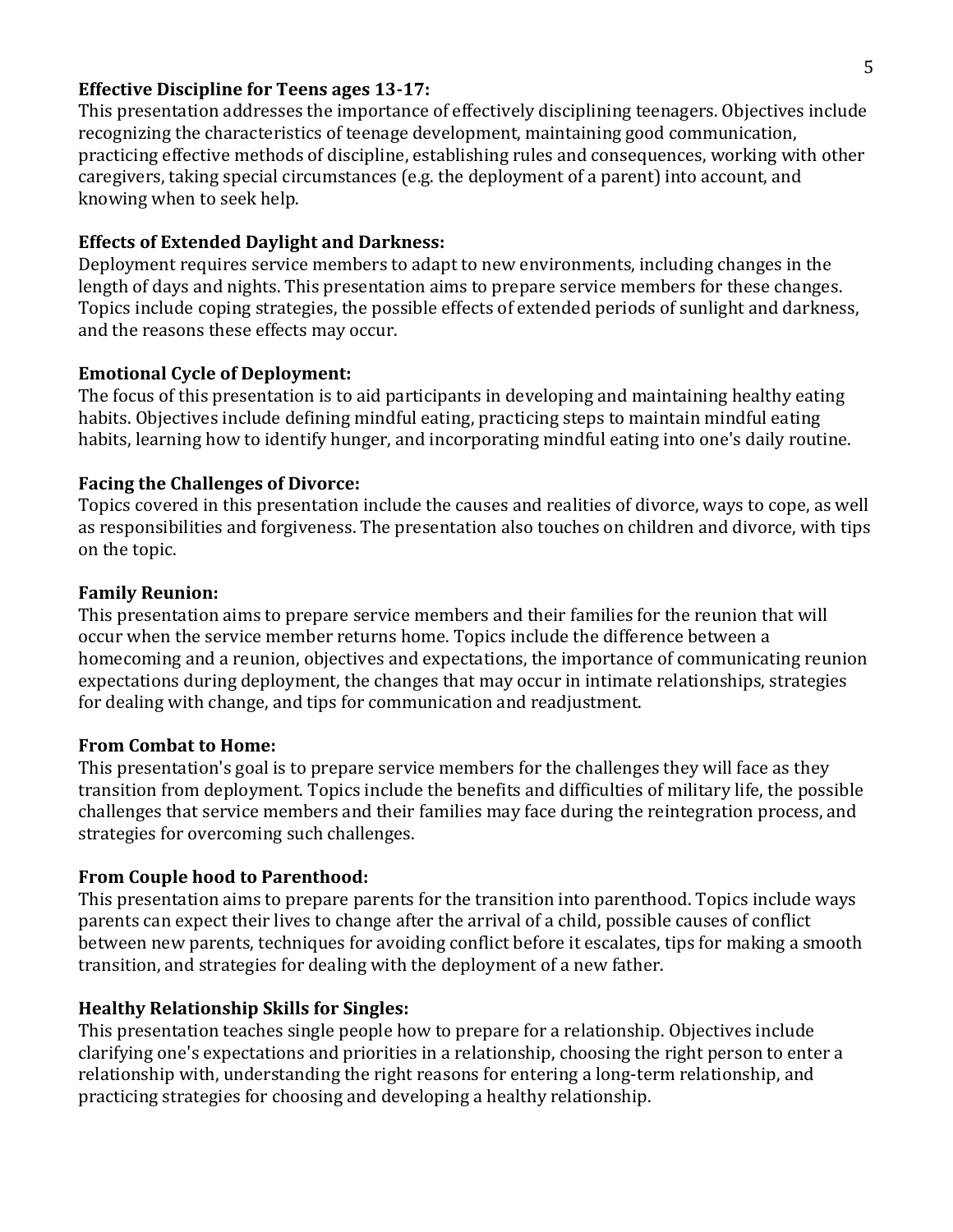#### **Helping Children Cope with Post-Deployment Issues:**

The goal of this presentation is to teach parents how to help children through the reintegration process after a parent returns from deployment. Topics include the concerns children may have concerning a parent's return, guidelines for good parent/child communication, what parents can expect from children of different ages, what parents can do to enhance child resiliency/help children through the reintegration process, and how to recognize when it is time to seek help from an outside source.

## **Helping the Service Member Reconnect with their Child:**

This presentation focuses on teaching spouses/partners how to support returning service members in reconnecting with their children. Topics include possible reactions children may have to a parent's return from deployment, strategies for helping parents and children reestablish a relationship upon the service member's return, and tips for establishing (or reestablishing) a parental partnership.

## **Homecoming & Reunion:**

This presentation aims to help military families understand how to navigate a service member's homecoming. Topics include the adjustments family members may experience during the service member's deployment, the changes that may have resulted, things to consider when planning for a reunion, things to expect during the reunion process, potential roadblocks to a successful reunion, goals for the relationship/family, and homecoming tips.

## **How Children Grieve:**

The goal of this presentation is to help parents navigate the grieving process with their children. Topics include the stages of child grief; children's concepts, perceptions, and beliefs; common emotional and behavioral responses in children and adolescents of varying ages; and how parents can help children through their grief.

# **Introducing a New Baby:**

The focus of this presentation is on helping parents introduce a new baby to their other children. Objectives include accommodating developmental considerations when introducing a new baby to his/her siblings, understanding a child's reaction to a new sibling, and preparing a child for his/her new sibling,

# **Issues Families Face When the Military Deploy:**

This presentation addresses deployment-related stress for service members, spouses, children, and parents. Topics include stressors for each group, symptoms of deployment stress, and coping strategies.

# **Life in Balance: Relaxation & Stress Relief:**

Objectives for this presentation include maintaining a good work/life balance, identifying stressors, recognizing the signs and symptoms of stress, practicing stress management strategies, reducing overall stress, and developing relaxation skills.

# **Maintaining a Healthy Marriage during Deployment**:

This presentation addresses the challenges a marriage may face during deployment-related separation, ways to protect and strengthen the marriage during deployment, ways to practice effective communication and conflict resolution, and things the spouses of deployed service members can do to promote their personal growth during deployment.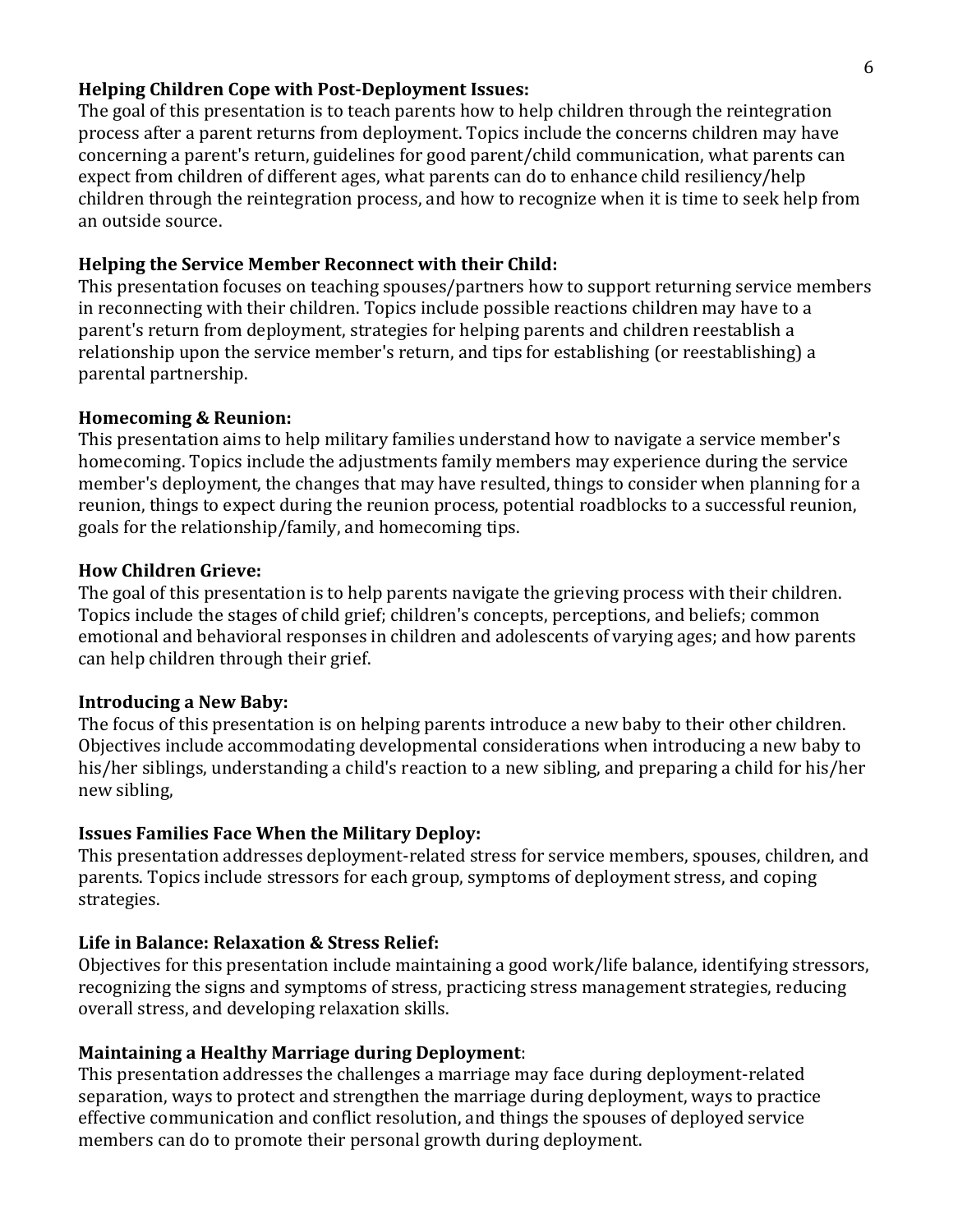#### **Making Marriage Work after Deployment:**

This presentation focuses on marital issues that may result from deployment. Topics include typical pre-deployment marital issues, changes that may occur in each person as a result of deployment, the challenges of reuniting and adjusting to life post-combat, and tips for maintaining a stable relationship throughout the deployment/reintegration process.

#### **MatriMoney:**

The purpose of this presentation is to address financial concerns that may present challenges to married couples. Objectives include exploring emotional connections to financial matters, utilizing goal setting strategies, and practicing effective communication.

## **Military Spouse: Commander and Chief on the Home Front:**

This presentation focuses on the accomplishments, challenges, and sacrifices involved in the life of a military spouse.

#### **Mission Based Marriage:**

This presentation is driven by the idea that a marriage should be focused on a specific vision of the future. Objectives include defining the beliefs and values that give meaning and direction to marriage, understanding what the family does and where it's going, knowing the steps required to achieving goals for the family, utilizing strategies for strengthening and protecting the marriage, and practicing effective problem-solving techniques as a couple.

#### **Mortuary Affairs and Grief Issues:**

The families of service members aren't the only ones who might have problems coping with the death of a service member. This presentation is aimed at those who work in Mortuary Affairs for the military. Topics include positive aspects and challenges of the job, effects on personal stress, symptoms of grief, the "compassion fatigue" phenomenon, and coping strategies

## **Motivational Interviewing:**

Motivational Interviewing helps to build motivation and mobilize commitment and believes in the concept that people are more often reluctant versus resistant to change. Using the concepts taught in this course allows the MFLC to empower the individual to make steps toward positive change.

## **Nature and Prevention of Bullying - Bully Busting Activity Instructor's Guide:**

This guide summarizes an activity that has been modified from Bully Busters, a programmed published curriculum to address bullying. The activity is designed for children in grades 1-8. Lessons include how to define a bully, how to recognize bullying behavior, how to reduce the likelihood of being a target, and how to judge whether they should handle bullying on their own or ask for help from a caregiver

#### **Parent/Child Communication:**

This presentation focuses on helping parents communicate effectively with their children. Topics include the benefits of effective communication, typical developmental issues for various age groups, ways to help children process their feelings, basic principles of effective parent/child communication, how to communicate during conflict, and tips for discussing deployment with children.

#### **Parenting Skills for the Single Service Member:**

This presentation's goal is to help single military parents develop effective parenting skills. Topics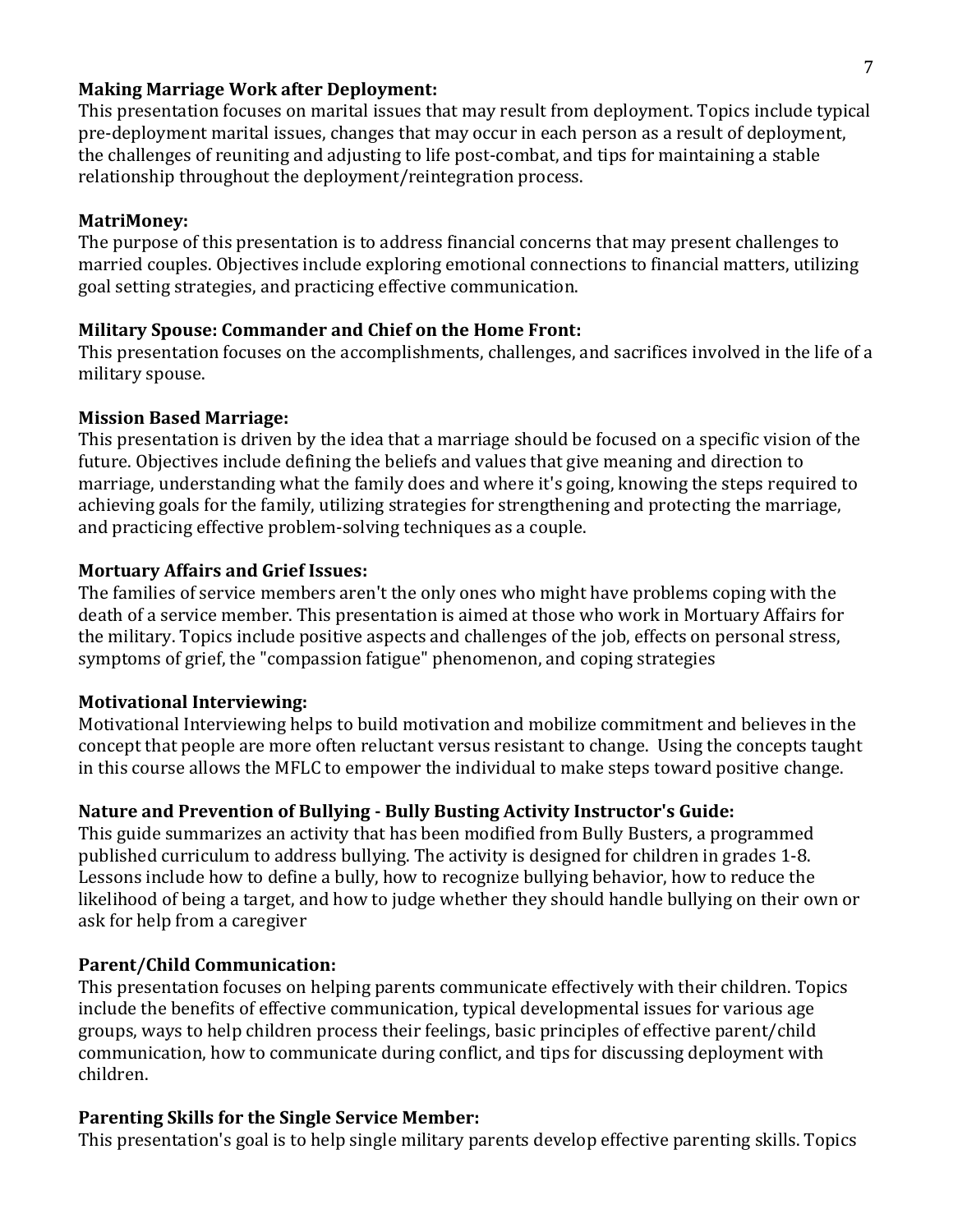include how to resolve the guilt that single parents often experience, the positive aspects of being single in the military, guidelines for disciplining children and establishing rules/consequences, tips for communicating during conflict, how to address various deployment-related issues, techniques for effective long-distance parenting, positive aspects of separation, and strategies for building a support network.

# **Parenting Teens:**

This presentation aims to teach parents how to deal with teenagers. Topics include the characteristics of teenage development, components of the parent's role in a teenager's life, communication challenges and tips, strategies for effective discipline, and ways to address deployment-related issues.

# **Post-Combat Risk-Taking Behaviors:**

This presentation seeks to help service members prepare for the risk-taking behaviors that may present themselves during the reintegration process. Objectives include defining, recognizing, and understanding risk-taking behaviors; understanding the phenomenon of "post-combat invincibility"; and strategies for a successful transition from combat to civilian life.

# **Pre-Deployment & the Single Service Member:**

This presentation focuses on helping single service members prepare for the deployment process. Objectives include developing and maintaining support networks, creating a deployment plan, staying connected with friends and family, educating friends and family on various aspects of deployment, ensuring that important items are left in safe hands during deployment, preparing emotionally for deployment, finding mentors who can provide experience and wisdom, recognizing the differences between independence and isolation, and strategies for making good decisions.

# **Preparing for Your Parent's Deployment:**

This presentation focuses on helping children and adolescents prepare for a parent's deployment. Topics include things to expect during deployment, positive aspects of deployment, characteristics of deployment-related stress, coping strategies and resources, tips for staying connected with the deployed parent, and the positive aspects associated with a parent's deployment.

## **Principles for Healthy Relationships & Marriages:**

This presentation focuses on strategies for rebuilding and maintaining an intimate connection after a spouse/significant other returns from deployment.

## **Recovering From Divorce:**

Topics covered in this presentation include the definition of divorce, the stages of grief/loss, possible physical and emotional reactions to divorce, coping strategies, tips for discussing a divorce with outside parties, techniques for discussing divorce with children, and recommendations for navigating divorce in a healthy way.

## **Redeployment: Issues for Children:**

This presentation seeks to aid parents in helping their children through the redeployment of a family member. Topics include the emotional cycle of deployment; the stages of deployment; what to expect during the deployment process; typical physical, emotional, and behavioral responses in children; the stages of child development; and strategies for a successful transition.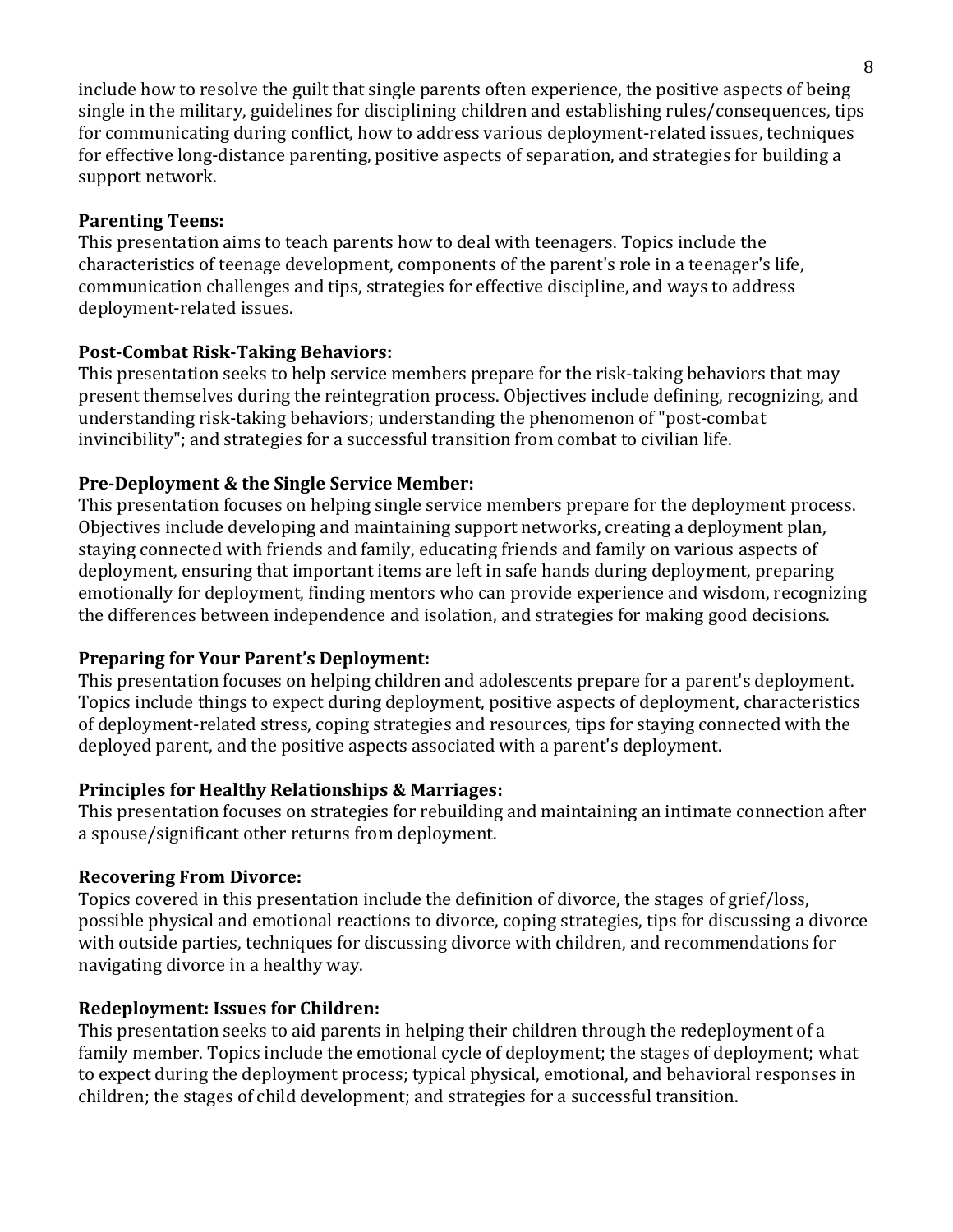## **Reigniting the Passion after Deployment:**

This presentation focuses on strategies for rebuilding and maintaining an intimate connection after a spouse/significant other returns from deployment.

#### **Reintegration:**

Topics covered in this presentation include the importance of the reintegration process, reintegration checklists for soldiers in various family/living situations, the various challenges involved in adjusting to role changes after deployment, common post-deployment reactions, and positive and negative coping mechanisms.

#### **Reintegration Challenges for the Single Service Member:**

The goal of this presentation is to help service members understand the reintegration/reunion process. Topics include the importance of reunions, common reactions to reintegration, changes that may result from deployment, positive coping strategies, potential roadblocks, and tips for a successful reunion.

#### **Relationship Tips for Teens:**

This presentation aids teenagers in developing healthy relationships. Focuses include tips for making dating a positive experience, ways to recognize possible abuse, and the varying degrees of lust and love.

#### **Reunion Briefing:**

Topics covered in this presentation include expectations for reunion/reintegration, the phases of a typical reunion, effective communication strategies, and tips for a successful reunion, and techniques that can aid in a smooth transition.

#### **Reunion: It's a Process, Not an Event:**

The goal of this presentation is to prepare the families of service members for the reintegration process. Topics include common problems associated with return from deployment, issues that may occur if a divorce was initiated during deployment, the phases of reintegration, myths and misconceptions surrounding reintegration, and guidelines for supporting a service member during the reintegration period.

#### **Responding to Toddlers Who Bite and Hit:**

Topics covered in this presentation include reasons children might bite and hit, the normalcy of biting and hitting, and strategies for curing a child of such behaviors.

#### **Return and Reunion Workshop for Spouses:**

The purpose of this workshop is to help military spouses through the process of reuniting with a service member. Objectives include understanding what each party has experienced during the service member's deployment, planning for the reunion and its aftermath, recognizing potential roadblocks to a successful reunion, establishing goals for the post-deployment relationship, and practicing techniques for a successful homecoming.

#### **Sibling/Parent Relationships: Building Healthy Relationships:**

This presentation addresses family relationships. Topics include different types of relationships, unique characteristics of sibling relationships, ways a marital relationship can affect the children of the marriage, and strategies for managing conflict between siblings.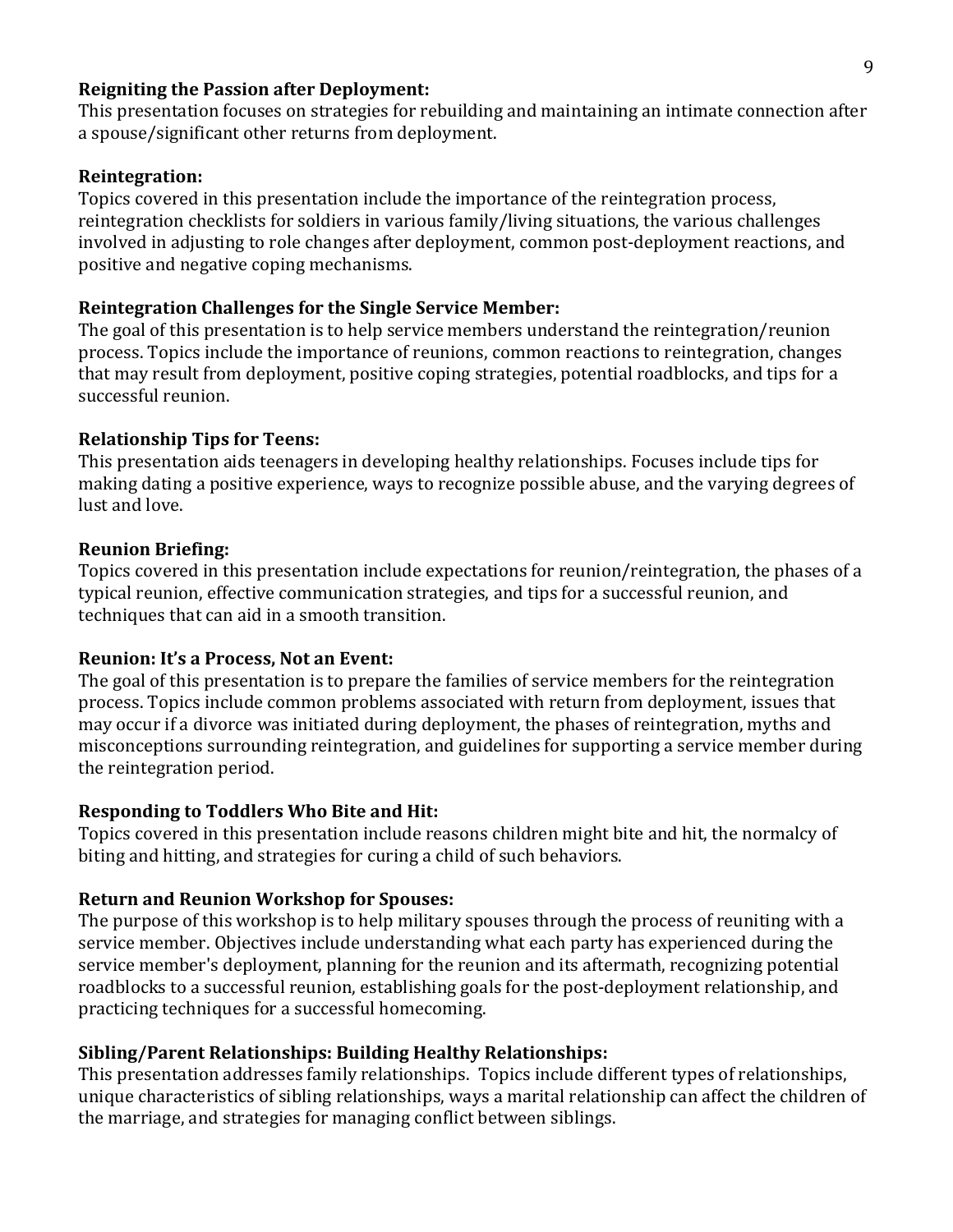## **Stages of Deployment:**.

This presentation covers the emotional cycle of deployment, the phases of deployment, and tips for successful reunion/re-entry.

# **Strengthening Parenting Practices:**

The goal of this presentation is to provide parents with the tools to build strong and resilient family relationships, particularly during deployment, reintegration, and similarly stressful situations.

## **Stress during the Holidays: Maintaining Balance and Stress Resilience:**

This presentation aims to guide service members and their families manage the unique stressors that are often associated with holidays. Objectives include recognizing the signs and symptoms of stress, defining holiday expectations, avoiding the "holiday blues," practicing stress management techniques, and utilizing strategies to guide children through the holidays with minimal stress to all parties.

## **Stress Management:**

Topics covered in this presentation include the signs, symptoms, and effects of a stress response; possible sources of stress; the types, levels, and stages of stress; and coping strategies for managing stress.

## **Stress Management for Teens:**

This presentation focuses on helping teenagers manage their stress. Topics include the signs and symptoms of stress, possible sources of stress, and coping strategies.

## **Stress Reactions & Coping Mechanisms - Honor Guard:**

This presentation focuses on helping Honor Guard members cope with the unique stressors that are often associated with the job. Objectives include knowing possible sources of stress, understanding the ways that stress can affect families and relationships, and recognizing stress reactions.

# **Supporting the Bereaved at Home & Down Range:**

The goal of this presentation is to teach people how to comfort the bereaved. Topics include the stages of grief, physical and emotional reactions to grief, the characteristics and effects of survivor's guilt, tips for helping grieving people, and special considerations for when the bereaved is a long distance away.

# **Supporting Your Child through Deployment:**

This topic reviews emotions, concerns and topics surrounding issues occurring during a parent's deployment. Possible child reactions at different ages and possible techniques to be used by parents are addressed.

## **Survivor's Guilt:**

Objectives for this presentation include understanding the symptoms and effects of survivor's guilt, developing coping strategies, and utilizing tips for helping children and adolescents recover.

# **Talking to Parents: Effective Parent/Caregiver Communication:**

This presentation focuses on helping caregivers establish a healthy relationship with parents. Topics include the components of a healthy parent/caregiver relationship, tips for discussing difficult issues, and strategies for effective communication.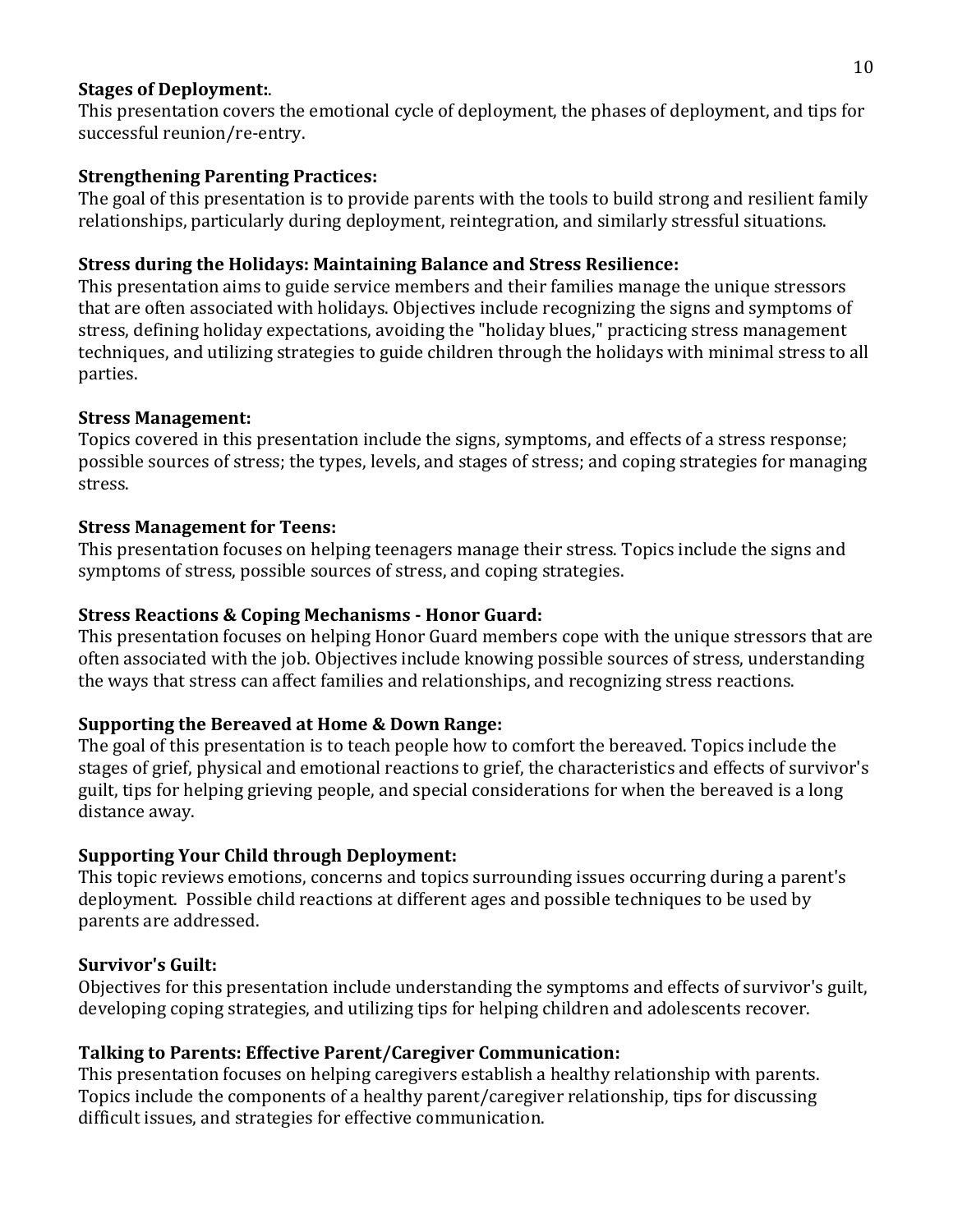## **Teaching Children How to Get Along:**

The goal of this presentation is to equip teachers with the tools for handling conflicts between children. Objectives include recognizing the importance of friends in a child's life, understanding the caregiver's role, knowing the various types of uncooperative behaviors, utilizing tips for teaching children how to get along, developing problem solving skills, setting rules and consequences, and effectively disciplining aggressive behaviors.

## **Teens & the Power of Peer Pressure:**

This presentation focuses on helping teenagers understand and cope with peer pressure. Objectives include understanding peer pressure and why adolescents often give into it, knowing the differences between spoken and unspoken peer pressure, recognizing peer pressure tactics, utilizing strategies for standing up to negative peer pressure, and realizing that peer pressure can sometimes be a positive thing.

## **The Three "C's" of Communication:**

This presentation seeks to help participants improve verbal and nonverbal communication through the use of the "Three C's" (communication, collaboration, and commitment).

## **Tips for Teachers: Working with Children during Deployment:**

This presentation is focused on providing teachers with the tools to help children through a parent's deployment. Topics include signs of difficulty coping in children and parents, as well as tips that will help teachers minimize children's stress

## **Transitioning to Civilian Life:**

Focuses of this presentation include common struggles involved in transitioning from military to civilian life, stress management techniques, and tips to help attain a smoother transition.

# **Trauma and Children: A Guide for Helping Children Manage Traumatic Events:**

Topics covered in this presentation include fears children may experience, typical reactions to trauma, strategies for helping children cope, tips for talking to children, and trauma reactions that may require professional help.

# **Understanding Grief: Education for Caregivers:**

This presentation focuses on teaching caregivers how to help others deal with grief. Topics include the components of grief; common physical, emotional, psychological, social, and spiritual reactions to loss; tips for comforting the bereaved; characteristic grief responses of various age groups; and the importance of self-care in minimizing caregiver stress.

# **Welcome Home! Reconnecting with your Child:**

This presentation's purpose is to teach service members how to reconnect with their children upon returning from deployment. Objectives include knowing what to expect from children of various ages and tips for reestablishing the parent/child connection.

# **What to Say When Someone is Grieving:**

Learning about the stages of grief, ways to assist the bereaved, and things you are able to say and tips you can provide to person in an attempt to comfort them.